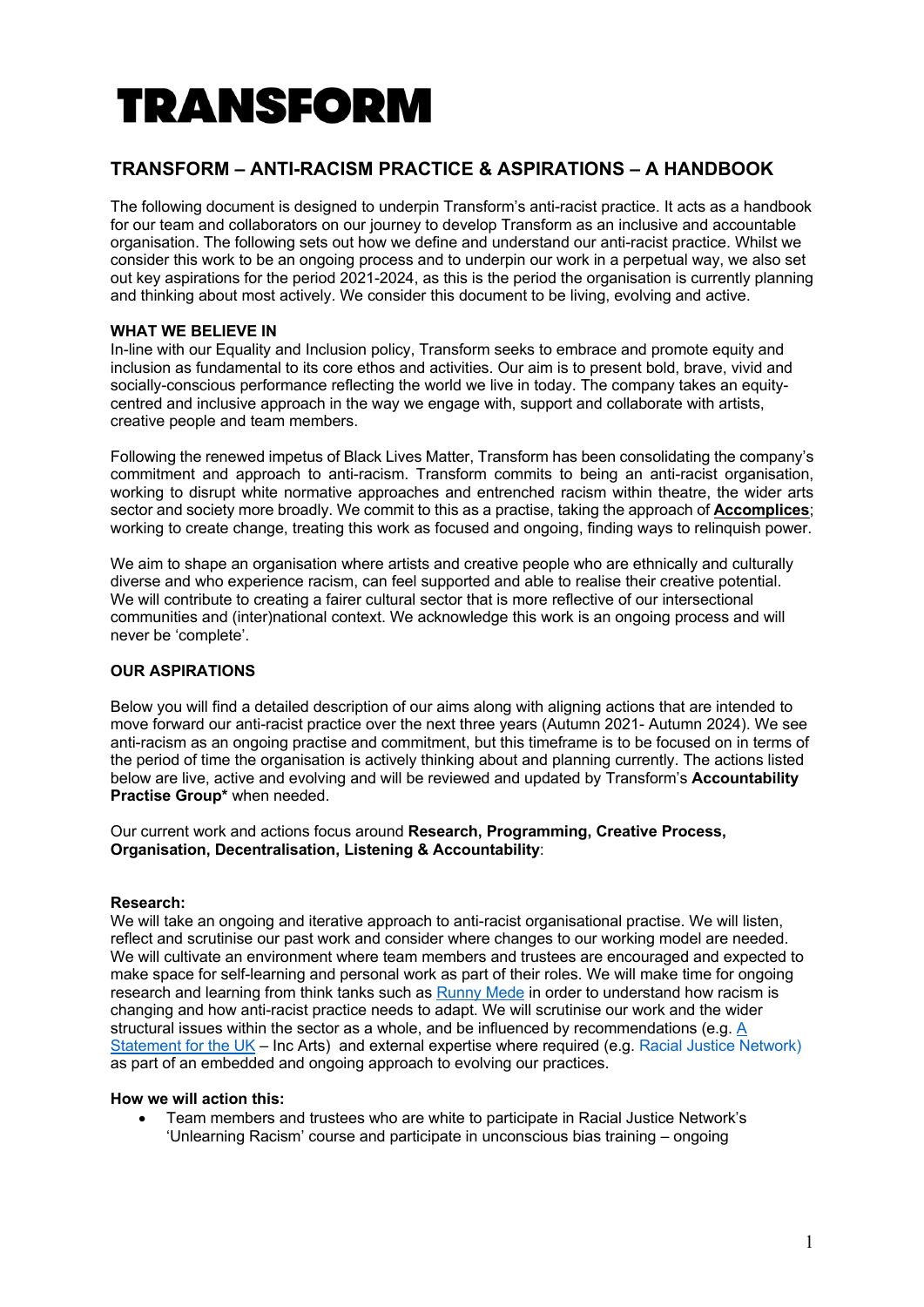# **TRANSFORM**

- Transform to make available an evolving list of educational resources to all team members and trustees and to establish a monthly reading group – ongoing
- Team and Trustees to dedicate their own time to research and Accountability Practise Group to share and reflect quarterly - ongoing
- Accountability Practise Group to scrutinise and review practises and policies, utilising paid expertise (eg Racial Justice Network, creative associates) where appropriate – ongoing

#### **Programming:**

We aim to develop and present a programme that feels reflective of the world today in its representation and robust social agenda. We will work to analyse our programme through an antiracist lens, fostering a robust dialogue around the politics and ethics of representation and critiquing our position as a western based international festival. We will explore ways to deepen our programme through co-creation and a wider range of curatorial voices and co-creation. We will dissect how trauma and racism is represented in our programmes, by whom, and in what form. We will ensure that our approach to audience engagement and care is informed by our wider anti-racist practice.

#### **How we will action this:**

- Ensure artistic policy, curatorial and selection processes clearly communicated on our website– 2022
- Identify strategic focuses in terms of programme representation. Undertake research and partnerships to back this up – 2022
- Explore ways to expand upon the voices and influences around the programme through cocreation or wider curatorial input– 2022
- Move towards more effective, accessible use of 'trigger warnings' and develop audience engagement and audience care tactics informed by wider anti-racist approaches - 2022

#### **Creative Process:**

We will ensure that artists who are ethnically diverse and who experience racism can create the work they want to create with Transform, free from imposed western, colonial or normative pressures of what 'theatre' should look like or how it should be created. We will develop visible pathways for a newer generation of artists to be commissioned or present work with Transform. We will aim to work strategically with partners across the North to co-support and co-amplify artists and producers who are ethnically diverse and experience racism.

#### **How we will action this:**

- Seek out partnerships across the North in respect of co-supporting and co-amplifying artists and producers who are ethnically diverse and experience racism – ongoing
- Scrutinise recruitment tactics and engagement data to ensure inclusive recruitment tactics for co-created projects and initiatives align with our anti-racist approach – ongoing
- Engage in open and transparent conversations with artists and creative associates around care and well-being approaches to ensure they are fit for purpose – ongoing

#### **Organisation:**

As our company evolves, we will seek to redress any imbalances around representation by centring intersectionality, scrutinising data, and taking inclusive approaches to recruitment and succession planning. We will work to foster an organisational ethos that is care-led and where team members and trustees feel fully supported in their work and this practice. We will ensure that anti-racism is at the centre of our approaches to environmental sustainability and that we scrutinise our company policies and procedures through an anti-racist lens.

#### **How we will action this:**

• Scrutinise organisational data in order to identify imbalances around representation and respond - ongoing